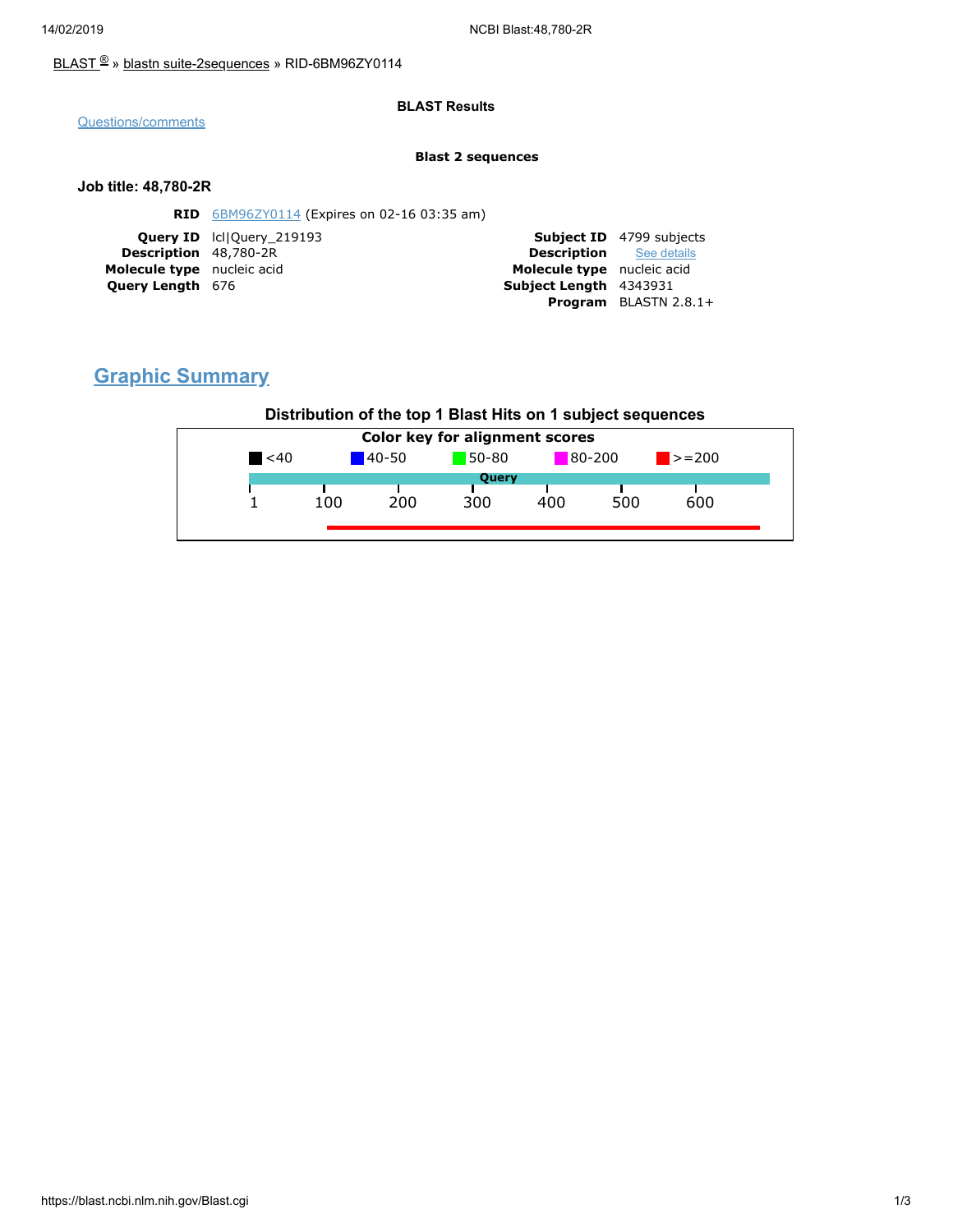## **Descriptions**

Sequences producing significant alignments:

| <b>Description</b>                                                 | Max<br>score | Total<br>score | Query<br>cover | value | Ident  | Accession    |
|--------------------------------------------------------------------|--------------|----------------|----------------|-------|--------|--------------|
| MHIKLPCM 01024 Aspartate<br>carbamovitransferase catalytic subunit | 1002         | 1002           | 84%            | 0.0   | 98.08% | Query 220218 |

# **Alignments**

MHIKLPCM\_01024 Aspartate carbamoyltransferase catalytic subunit Sequence ID: Query\_220218 Length: 936 Number of Matches: 1 Range 1: 1 to 568

| <b>Score</b>   |              | <b>Expect</b>          | <b>Identities</b>                                       | Gaps           | <b>Strand</b>                | Frame |
|----------------|--------------|------------------------|---------------------------------------------------------|----------------|------------------------------|-------|
| 1002 bits(542) |              | 0.0()                  | 562/573(98%)                                            | 6/573(1%)      | Plus/Plus                    |       |
| Features:      |              |                        |                                                         |                |                              |       |
| Query          | 105          | Ą٦                     | TCAGAAACA<br>W                                          | AAACGA         | GCGATGAC                     | 164   |
| Sbjct          | $\mathbf{1}$ | <b>ATGGCTAAT</b>       |                                                         |                | TAGTCGCGAT                   | 60    |
| Query          | 165          | TAATC                  | :GGTGCTGGCGACAGCGGCGAAACTGAAAGCAAACCCGCAACCAGAGCTGTTG   |                |                              | 224   |
| Sbjct          | 61           | GG                     | TGGCGACAGCGGCGAAA                                       | GAA<br>G<br>ĆĠ |                              | 120   |
| Query          | 225          | AAGCACAAA              |                                                         | G              |                              | 284   |
| Sbjct          | 121          | G                      | GC<br>GC<br>G                                           | G<br>GC        | GC                           | 180   |
| Query          | 285          | GAAACAT<br><b>GCAC</b> | GCCAGCGTGGT<br>GC<br>'GGGT                              | GGG            | :CGACAGCGCCAATACA            | 344   |
| Sbjct          | 181          |                        | GGG                                                     | 1 GG           | GC<br>Ġ٢                     | 240   |
| Query          | 345          |                        | ТСWCTGGGTAAAAAGGGCGAAACGCTGGCCGATACC                    |                | CAGCA<br>ACRTC               | 404   |
| Sbjct          | 241          | TCACTGGG1              | TGGCCGATAC                                              |                |                              | 300   |
| Query          | 405          |                        | GATGCGATAGTGATGCGTCATCCGCAGGAAGGTGCGGCGCGCCTGGCCACCGAGT |                | тсс                          | 464   |
| Sbjct          | 301          |                        | :GCAGGAAGGTGC<br>G                                      | :GGCGC         |                              | 360   |
| Query          | 465          | GGCAA                  |                                                         | AACCAACA       | GACGCAAA:                    | 524   |
| Sbjct          | 361          | 66CAAT<br>GT<br>CGG1   | GΑ<br>ATGCCGGTGATGGC1                                   |                | CATCCGACGC                   | 420   |
| Query          | 525          |                        | AGGAAACCCAGGGGCG                                        | <b>GGACAA</b>  | G<br><b>CGMAATG</b>          | 584   |
| Sbjct          | 421          |                        |                                                         |                | AATG<br>G<br>`GC             | 480   |
| Query          | 585          |                        | GAAATATGGCCGCACCGYT                                     |                | <b>CAGGCGTT</b><br>TAGCGAAGT | 644   |
| Sbjct          | 481          | GTTGGTGAC              | G1<br>G                                                 |                |                              | 539   |
| Query          | 645          | <b>GGCAACCCGY</b>      | TAA                                                     | 676            |                              |       |
| Sbjct          | 540          | CGATGGC<br>G           | .CGCGC                                                  | 568            |                              |       |

BLAST is a registered trademark of the National Library of Medicine



**National Library Of [Medicine](https://www.nlm.nih.gov/)** 

 $\bullet$